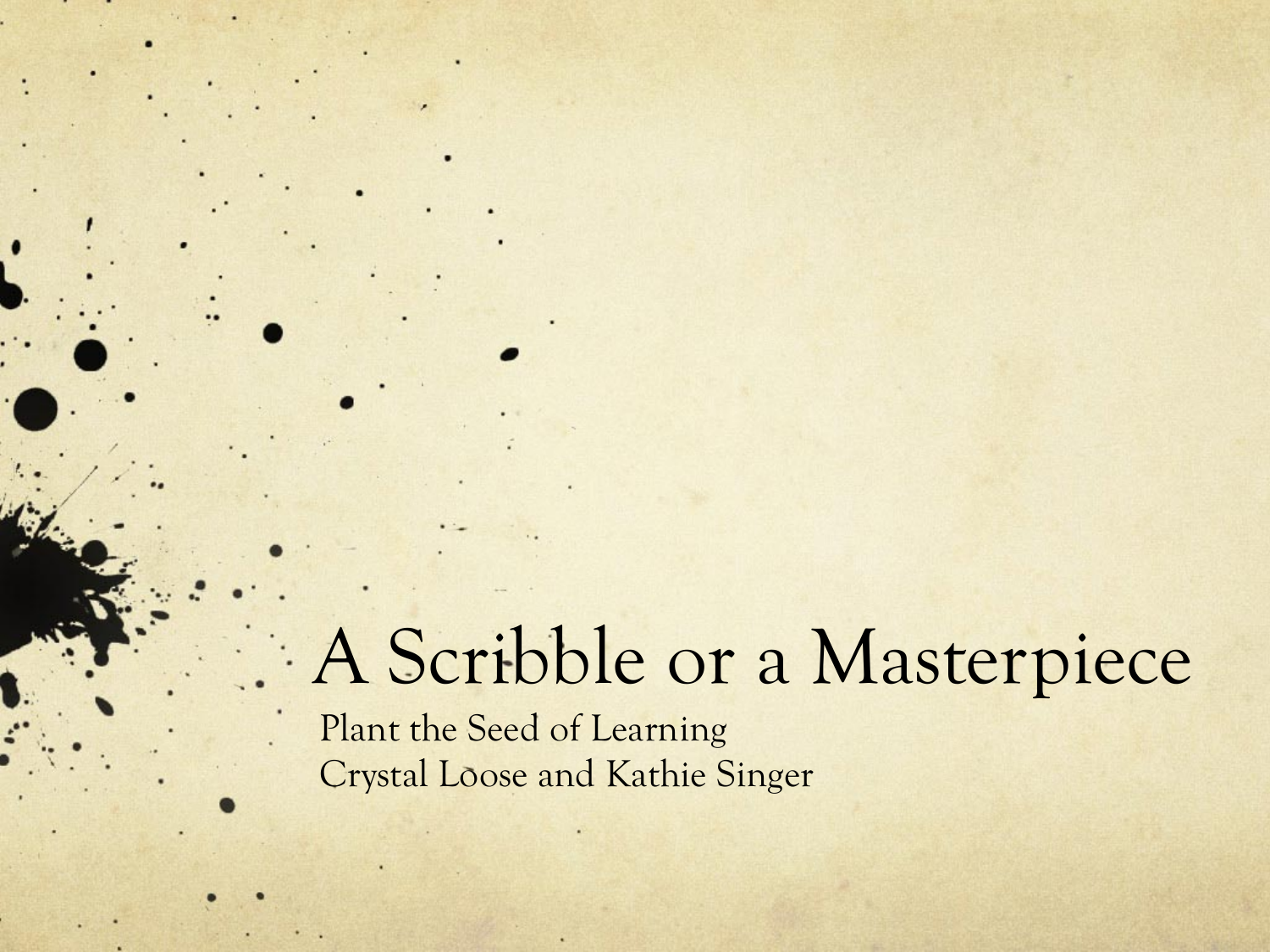# True or False Basic brain connections are constructed before birth.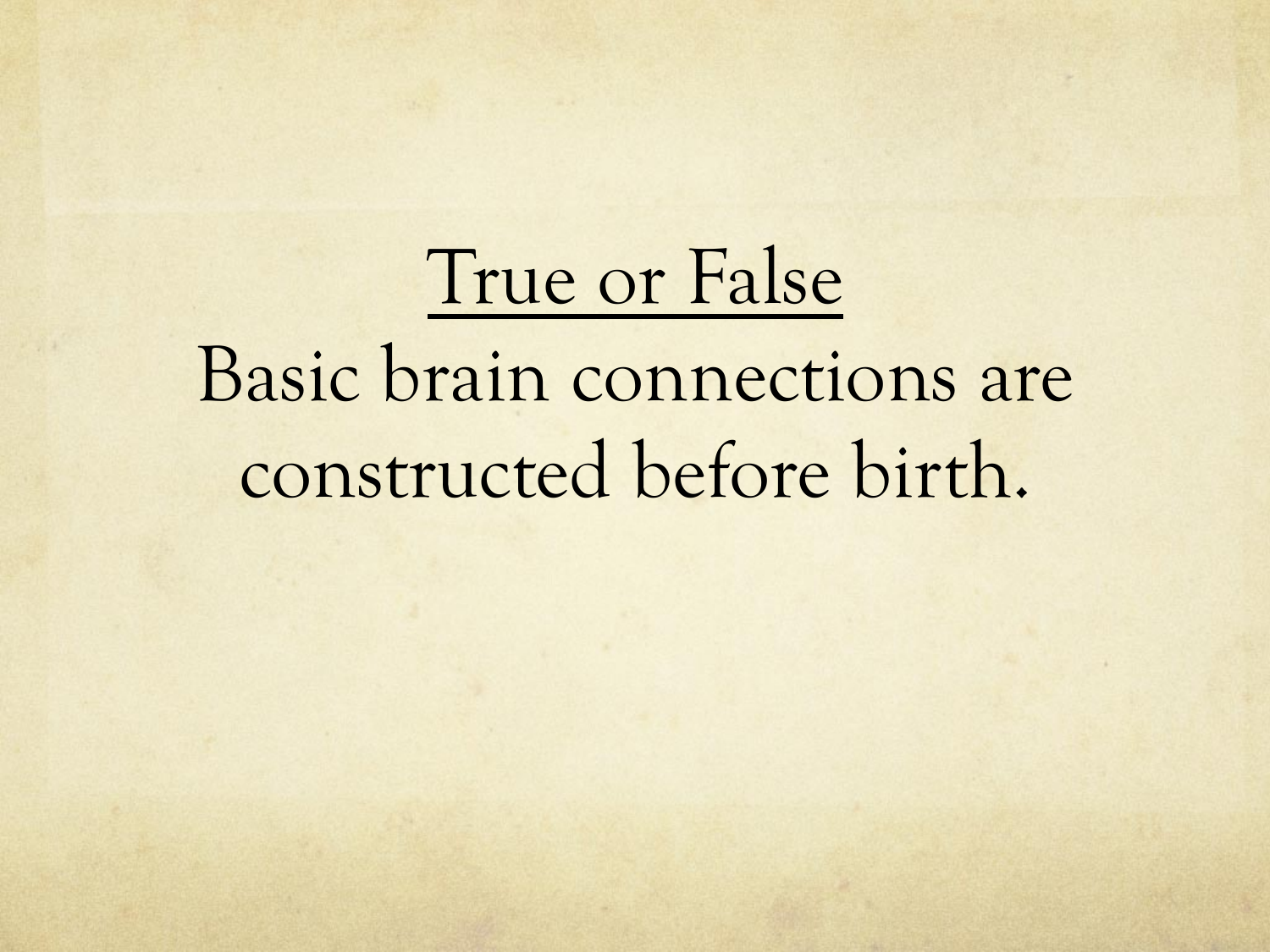1. True- During pregnancy, the basic architecture is  $\bigcirc$ formed. After birth, formation of connections depend on exposure to environment- through relationships and experiences.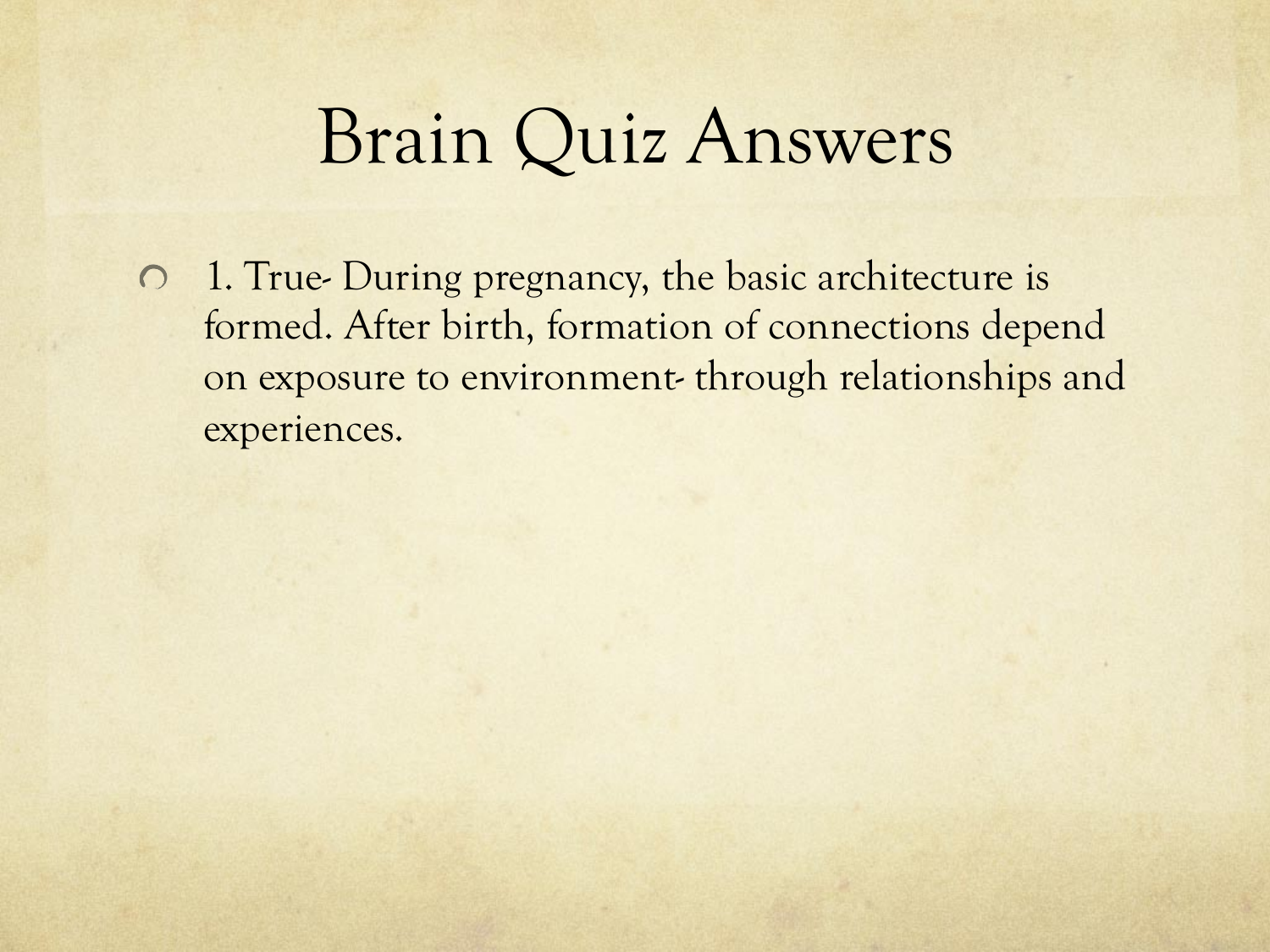True or False Babies are born with the ability to learn all the languages in the world.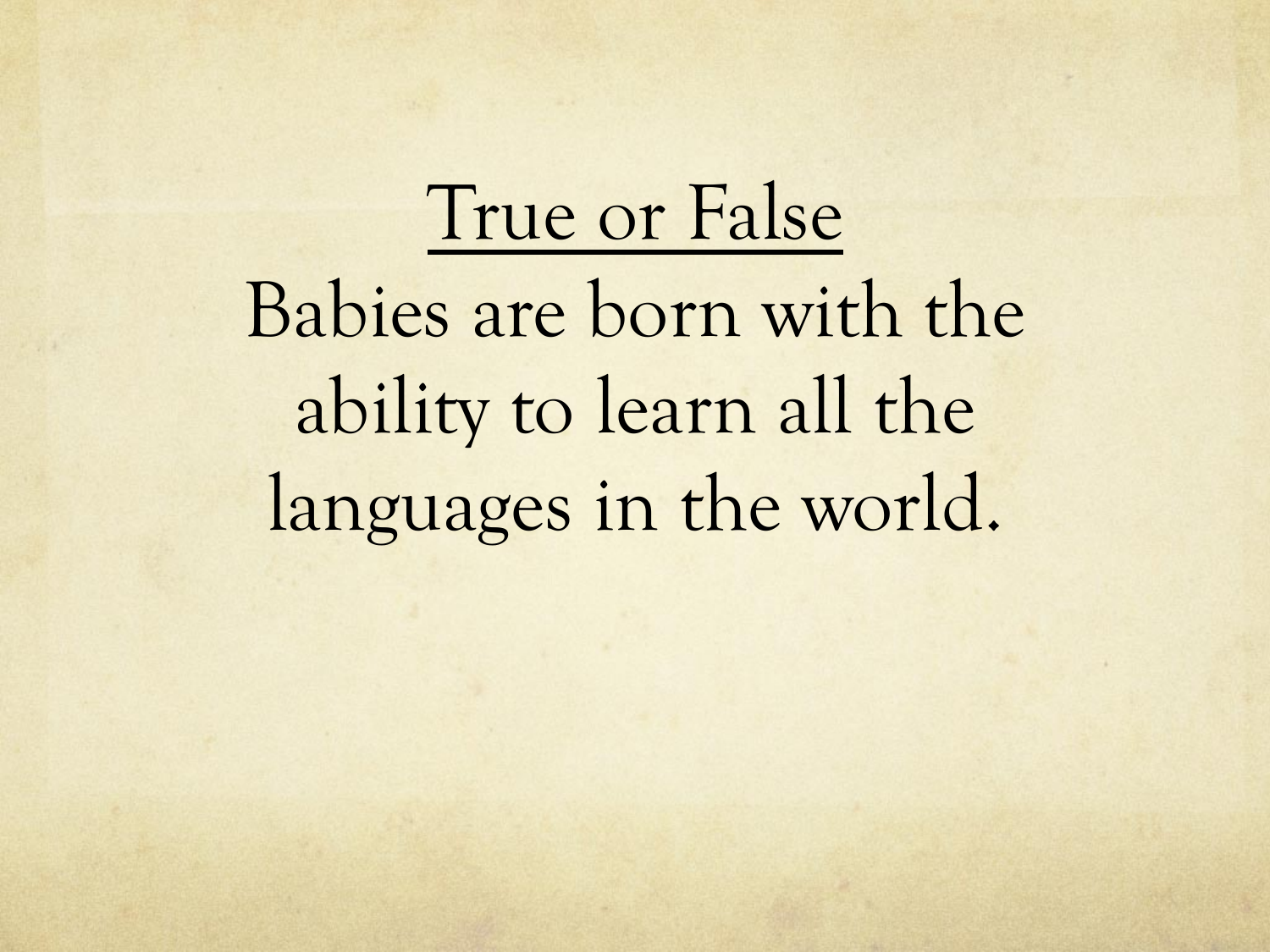2. True- Infants are born with the capacity to learn all languages. Babies learn to talk by hearing language and having language directed at them in "conversation."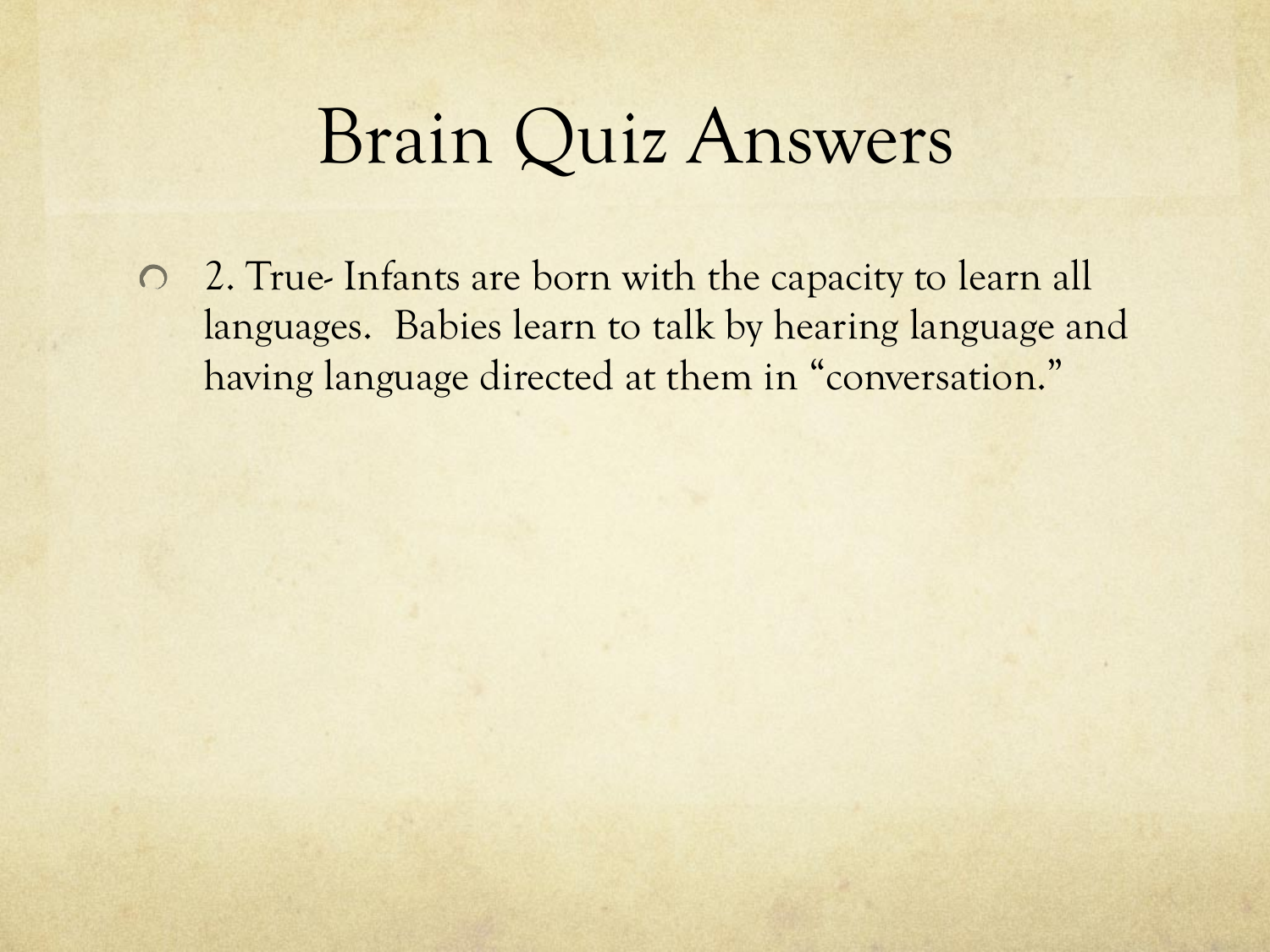# True or False A baby's brain has the greatest density of brain cell synapses by age 3.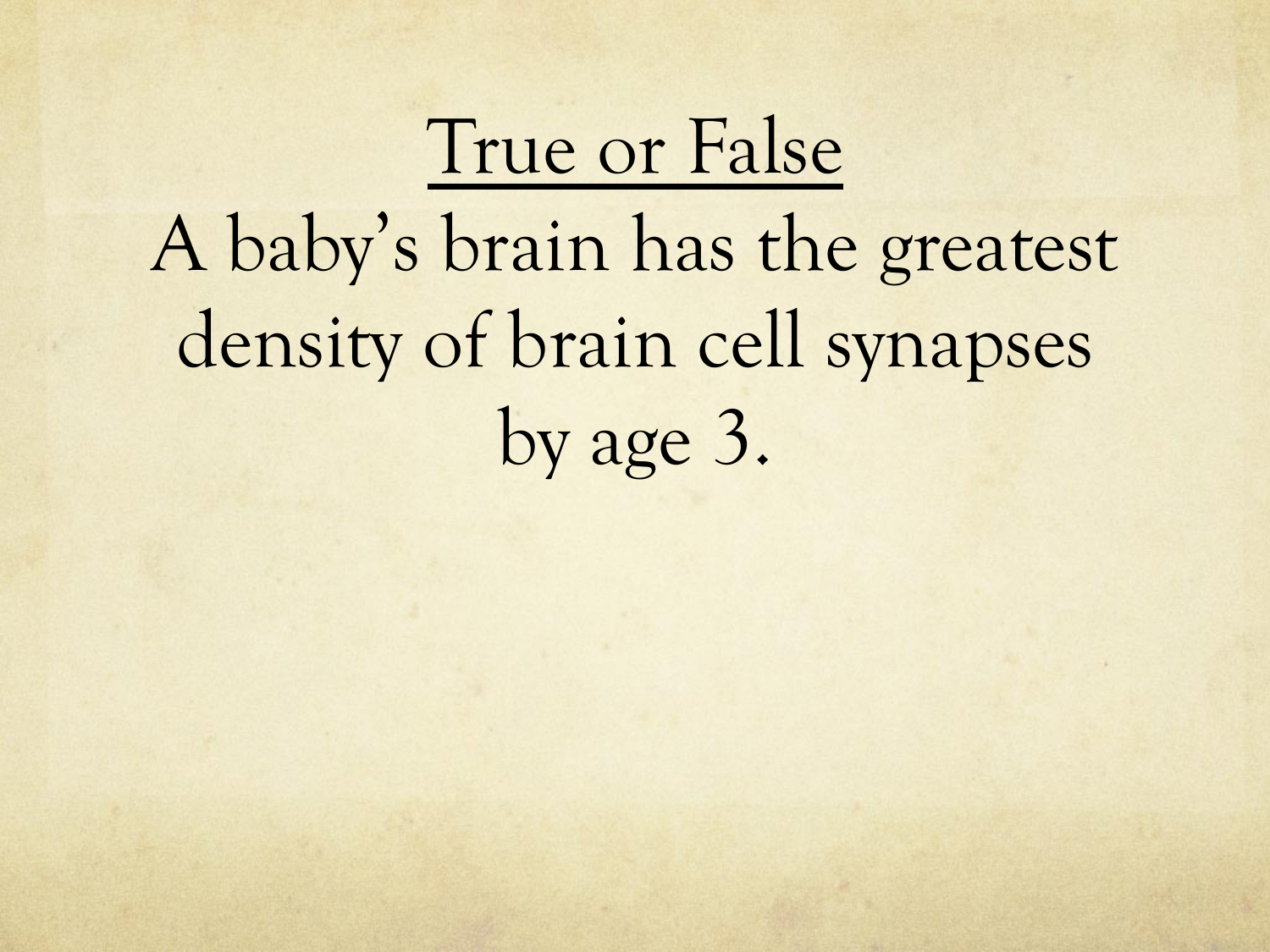3. True- A human baby's brain has the greatest density of brain cell connectors (synapses) by age 3.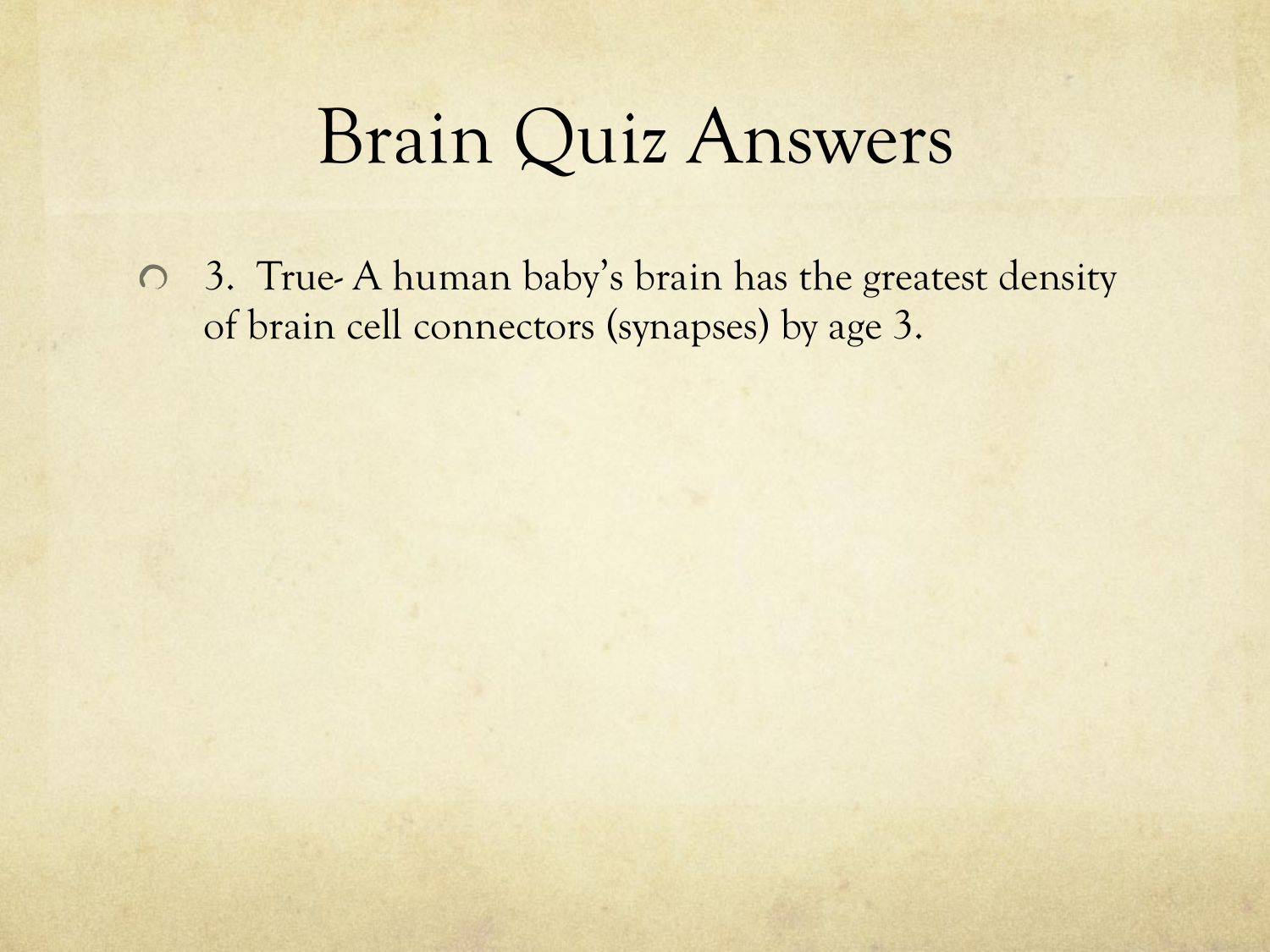### True or False

After age 3, the "window of opportunity" closes for brain development.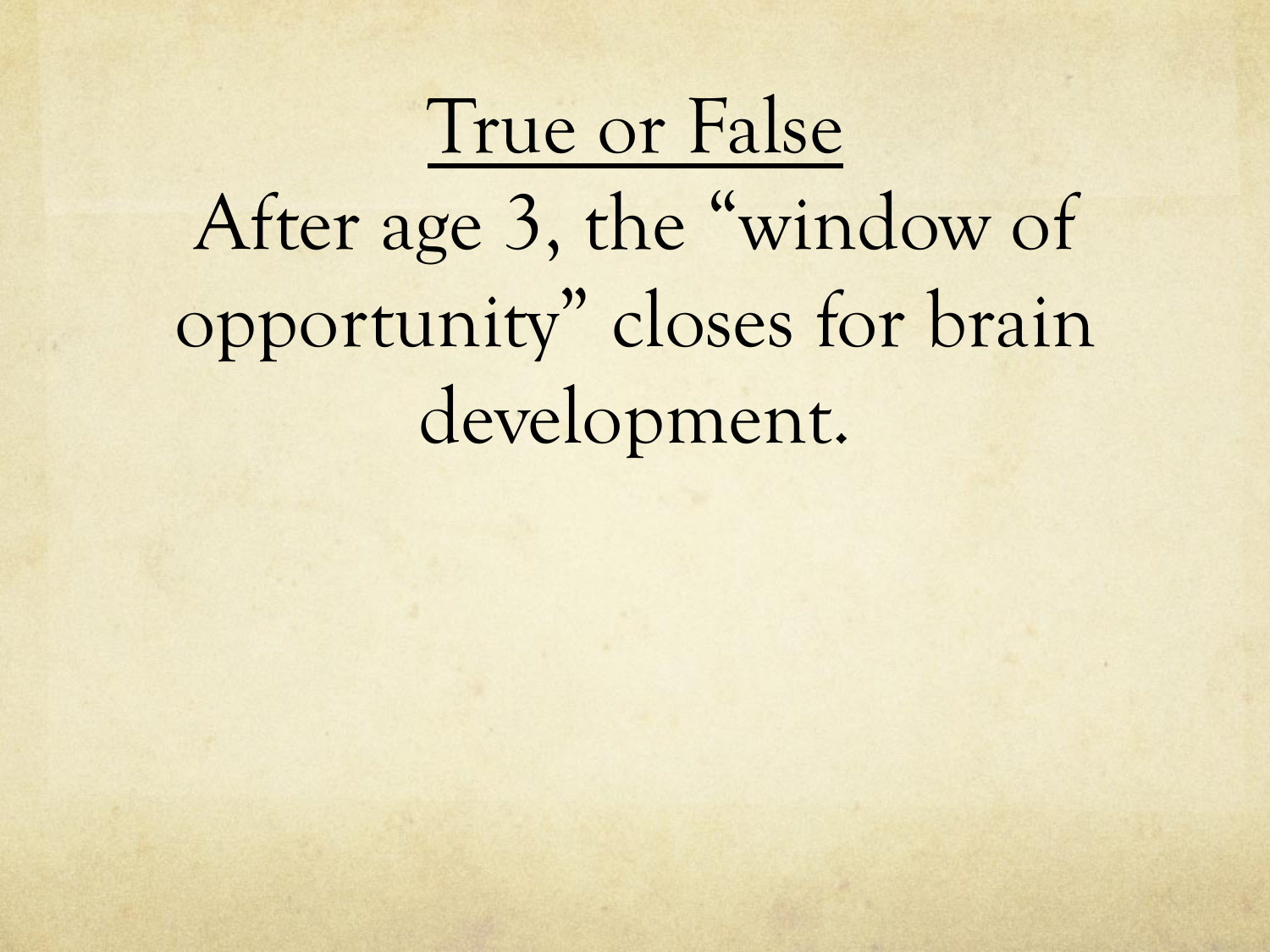4. A great deal of learning goes on the after the first 3  $\bigcirc$ years of life. However, the first 3 years of life are important for laying the groundwork for healthy development.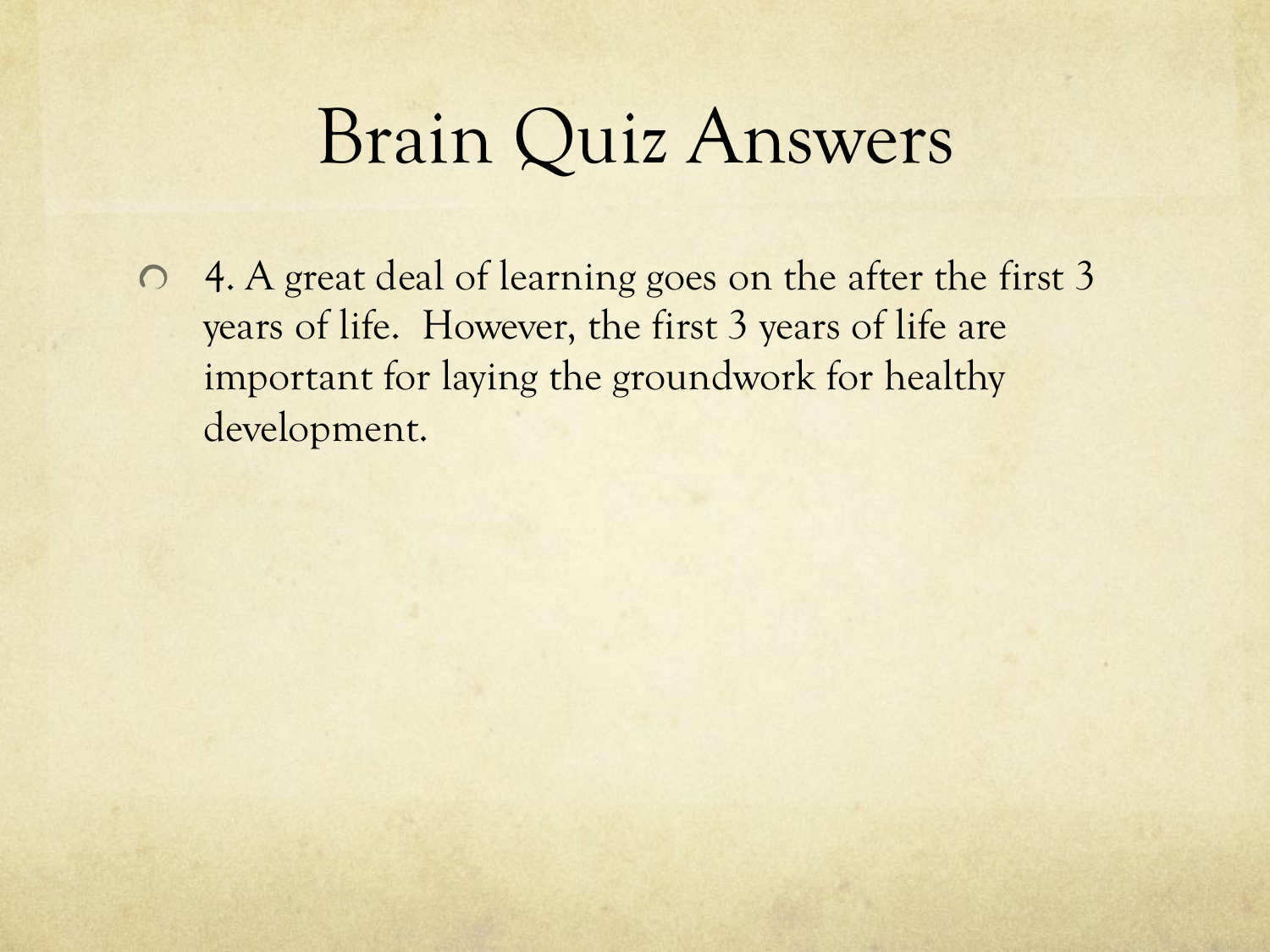# True or False Good nutrition is one of the best ways to increase healthy brain development.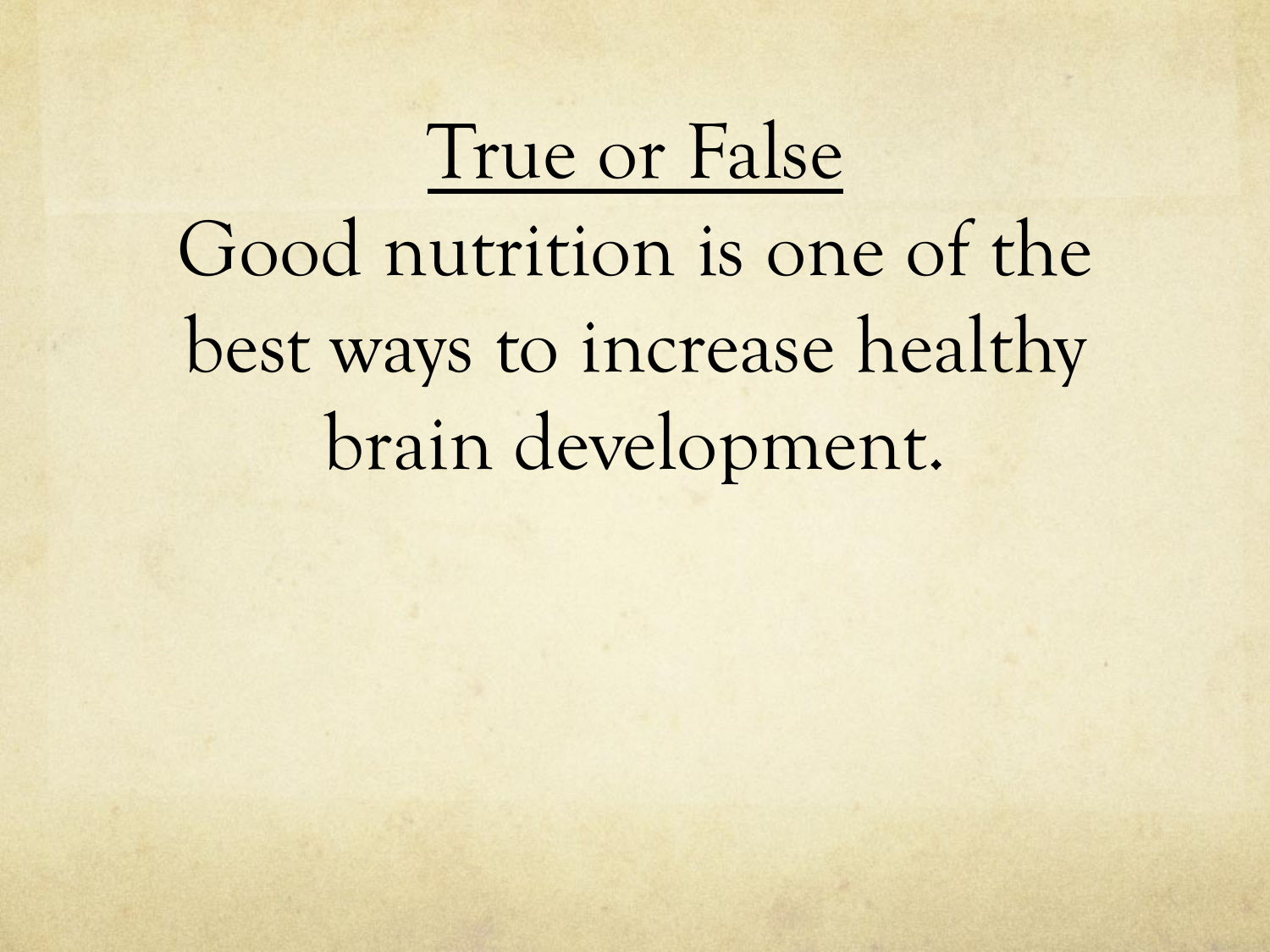5. True- Good nutrition is one of the best ways to aid in healthy brain development. The developing brain craves iron. Bottle fed babies need iron fortified formula. Breast fed milk contains all the amino and fatty acids needed for brain development.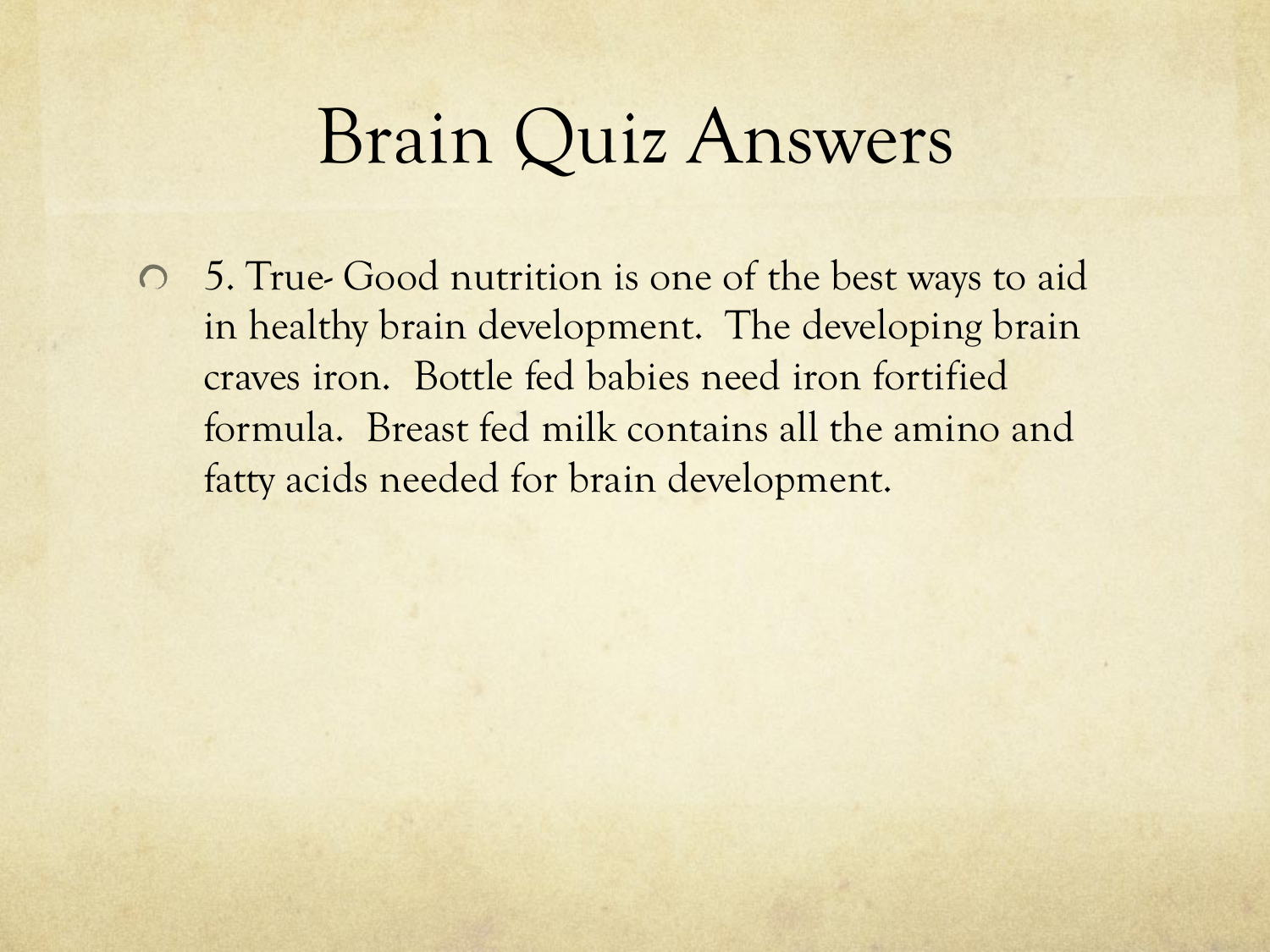True or False Reading to a child is the best way to teach future reading skills.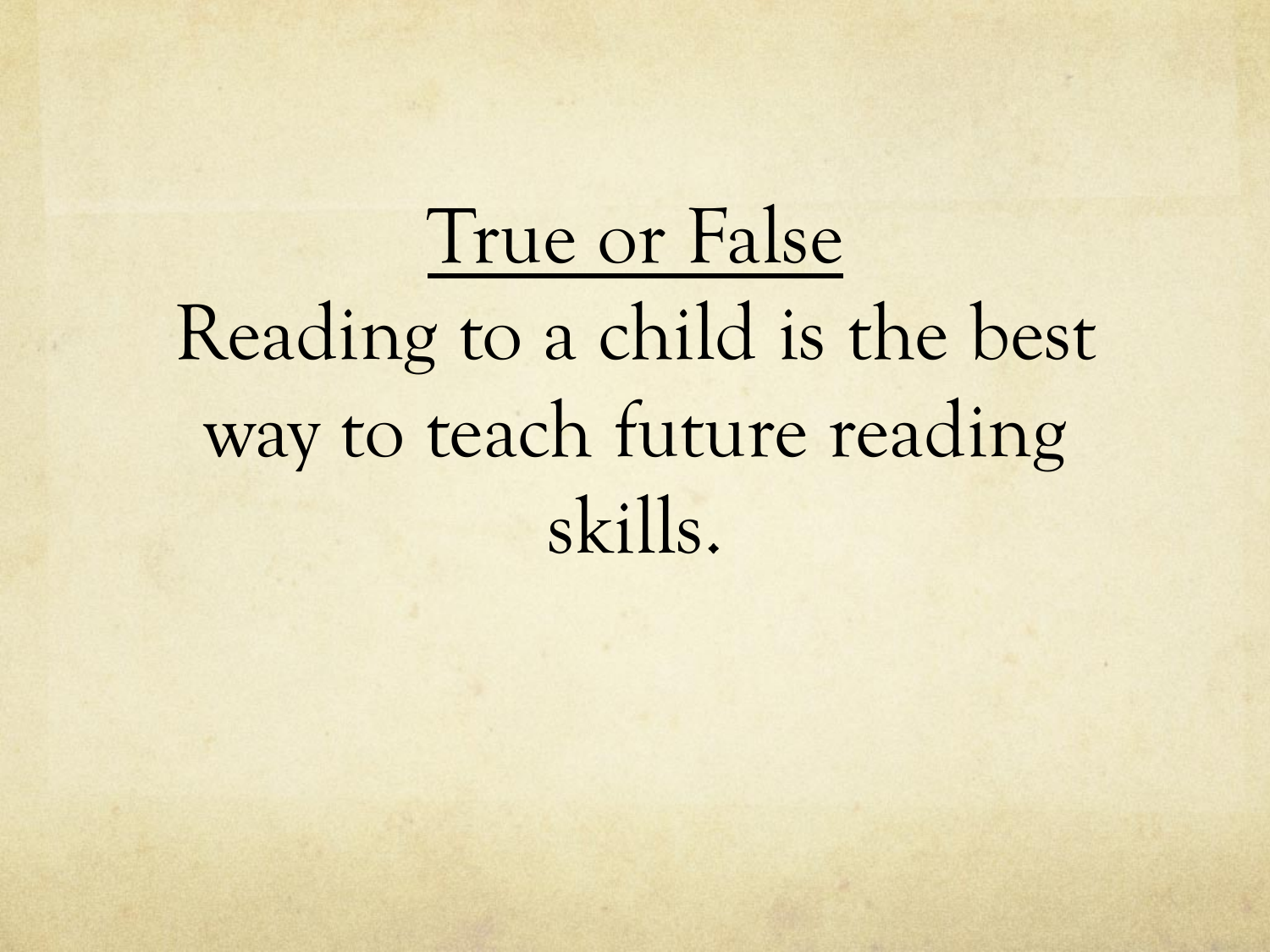6. False- Providing a language-rich environment is best for children. Reading is one way of laying the foundation for literacy but talking, singing, and listening to music are worthy as well.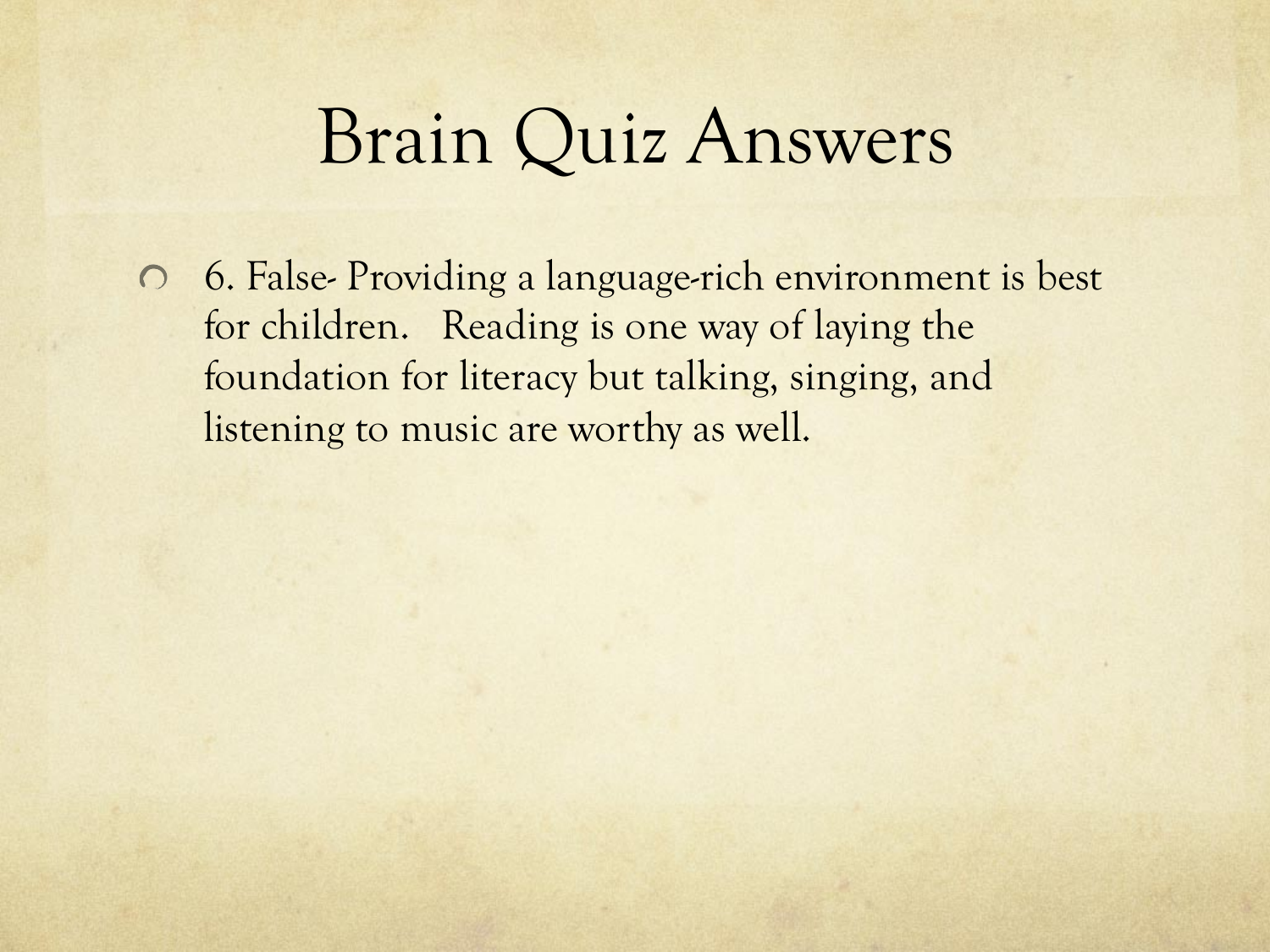### Brain Development

- By 12 months of age, the hippocampus- the seat of  $\bigcirc$ memory- has matured enough for a toddler to recall actions and events that occurred a few hours, or a day earlier.
- Toddlers learn what they see others do.  $\circ$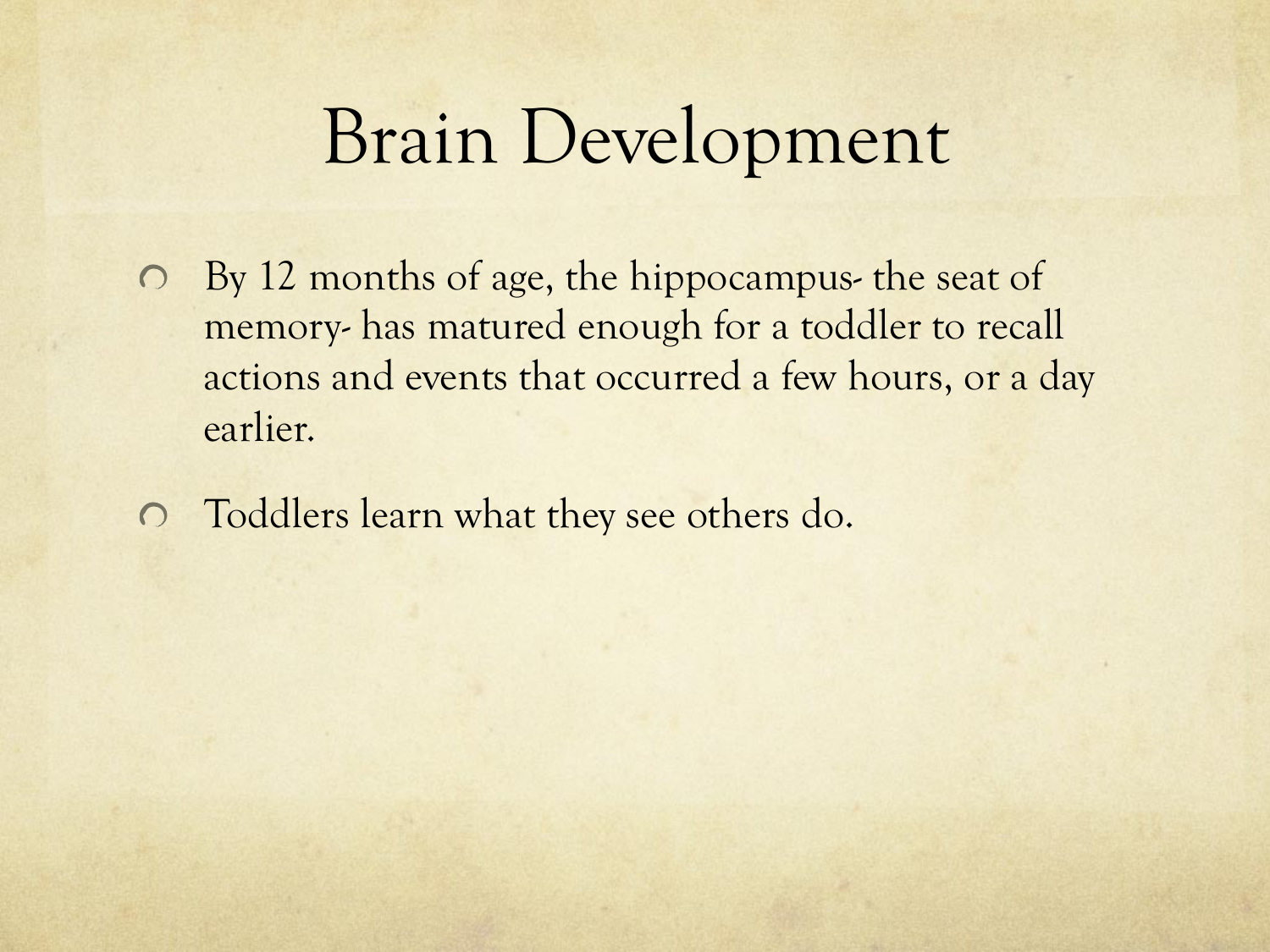## Writing

- Model writing with toddlers.  $\bigcirc$
- Writing is a cause and effect experience  $\bigcirc$
- As toddlers develop muscle control they will learn to  $\circ$ leave their mark on the world!
- Write with whipped cream, yogurt, apple sauce, or  $\bigcirc$ other edible items to develop their sense of touch.
- Focus on PLAY and not the final PRODUCT  $\bigcap$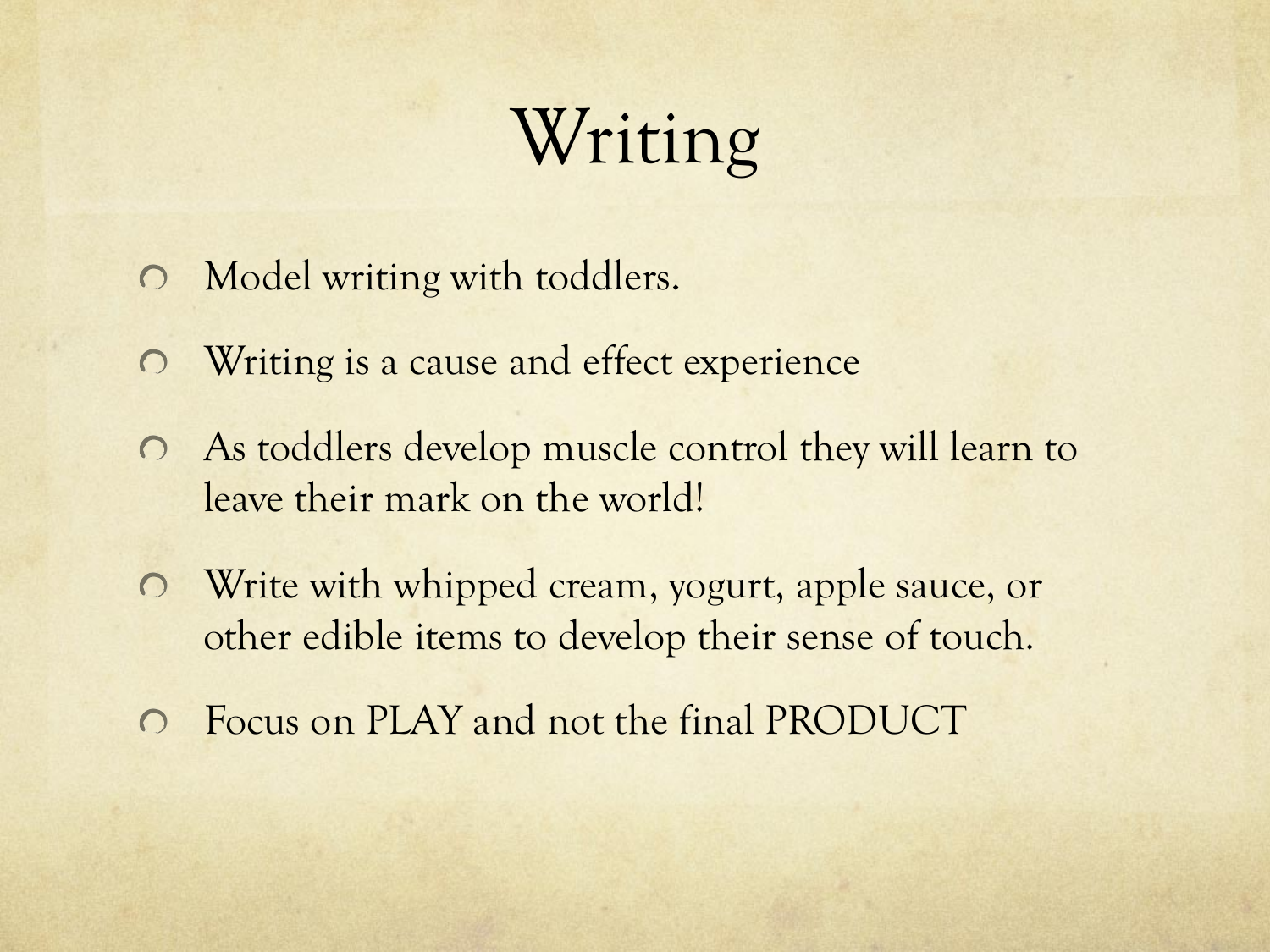## Stage 1: Random Scribbling

- Random Scribbling: 15 months to 2 ½ years  $\bigcirc$
- A young child figures out their movements and  $\bigcirc$ attempts scribbles and lines.
- For a child, this is sensory development as they relish in the feel of paint or the smell of crayons.